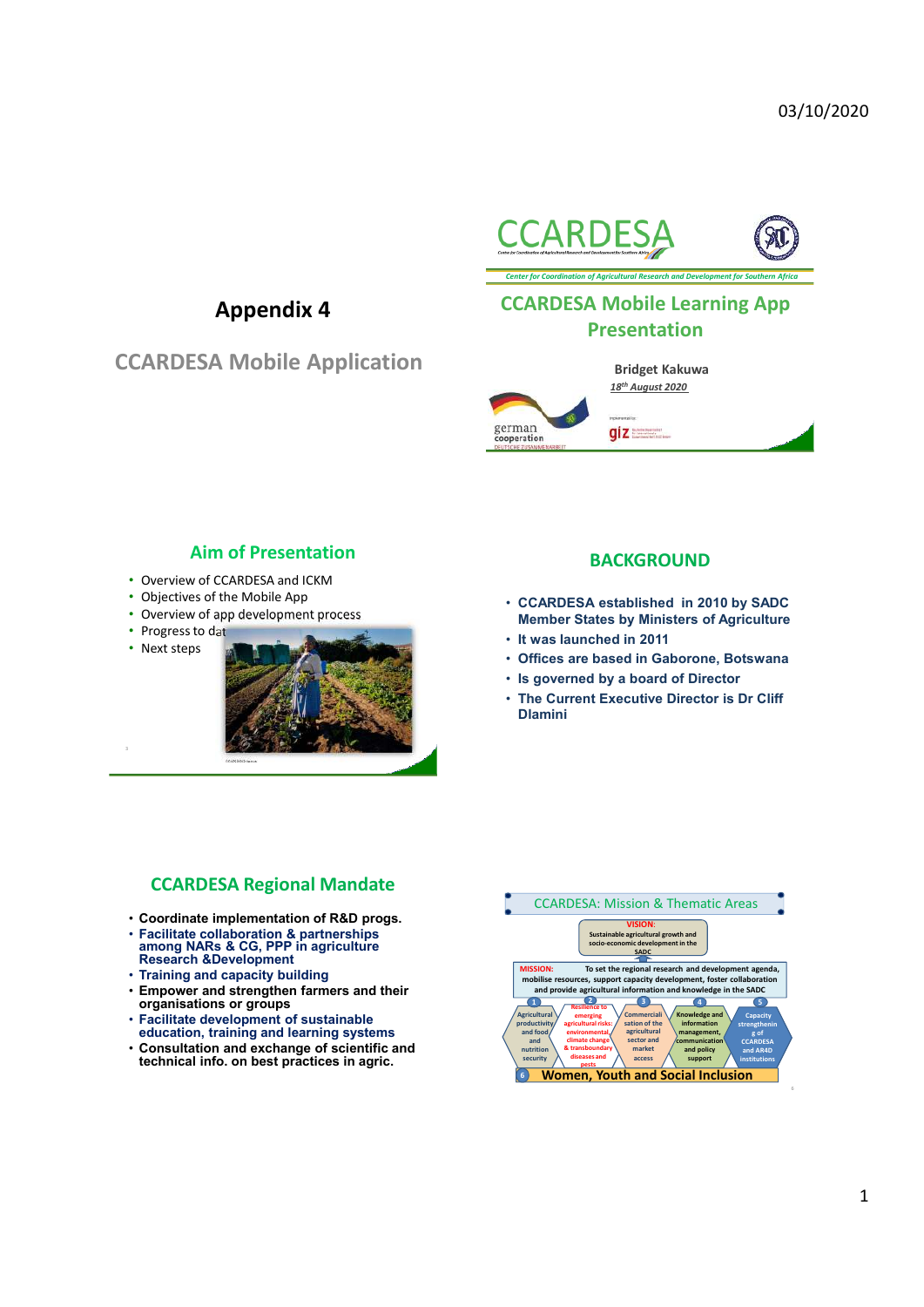

### CCARDESA ICKM System

### **Lesotho ICKM National Focal Point Person**



**Mamoholi Mphutlane** mokaumosili@gmail.com



8 ncheeretha@gmail.com **Rethabile Nchee**

## **Objectives of the App**

- Provide off-line access to knowledge products and technical briefs
- Learning about climate change and agriculture
- Connect stakeholders
- Expand reach to extension officers

9



### **Development Process**

- Initial discussions with CCARDESA, ICKM regional community of practice and beyond
- Idea for a mobile app to complement new website and knowledge hub





### **Concept**

- Mobile app(lication)
- Android/iOS

10

12

- App download & installation
- Content managed from website
- Simple interface
- Faceted search to access KPs/TBs • Quiz – modules, so new quizzes can be added
- Directory (updated when online)
- 
- Discussion forum (updated when online)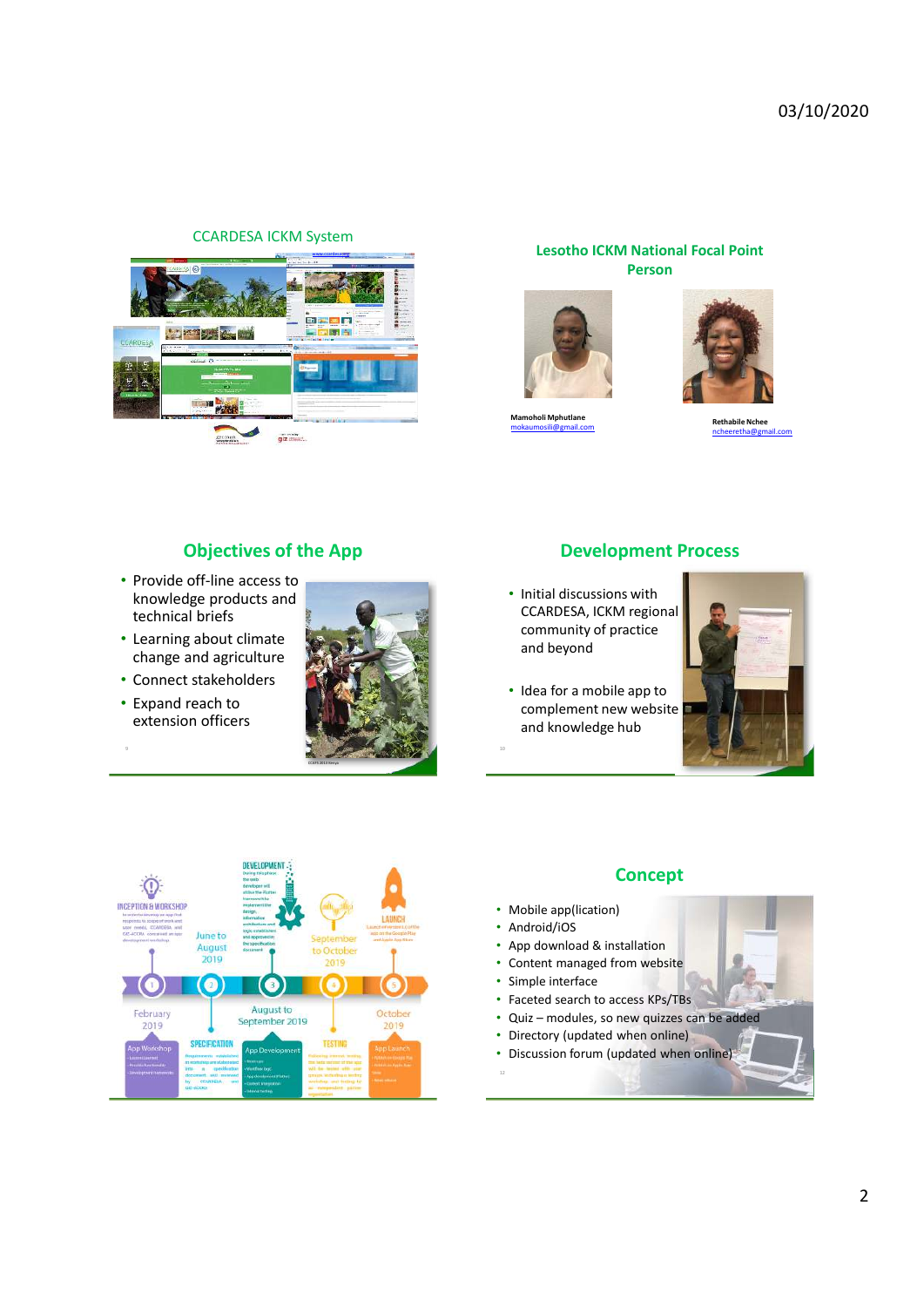# **Functions**

- Home page
- KP/TB search/filter system
- Quizzes
- Member Directory
- Discussion forum
- Registration

13

• Content management





### **Main Screen**



## **Main Screens**



16

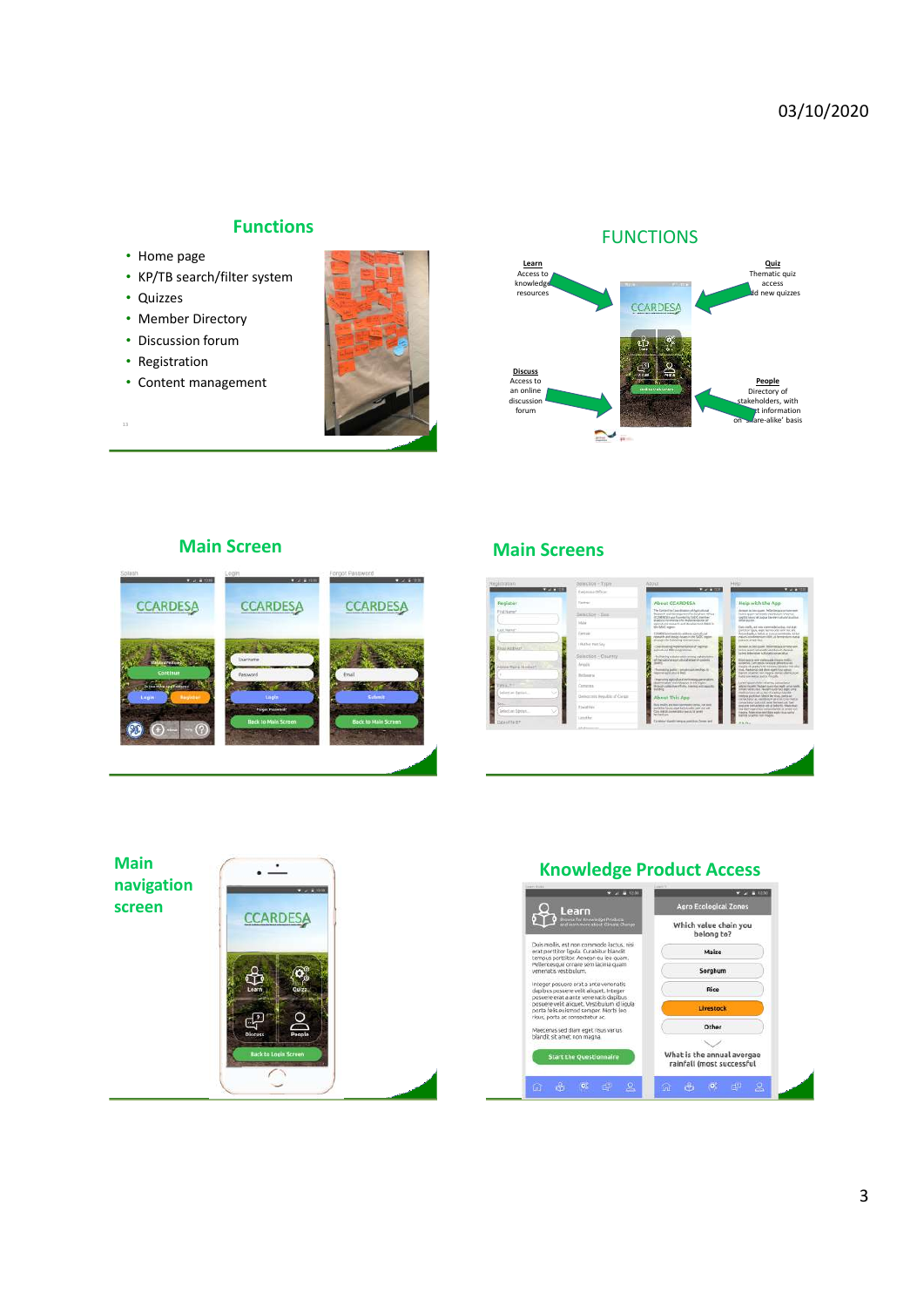03/10/2020



### **Knowledge Product Access Knowledge Product Access**



### **Knowledge Product Access CONSIDERING A CONSIDERING A CONSIDERING A CONSIDERING A CONSIDERING A CONSIDERING A CONSIDERING A CONSIDERING A CONSIDERING A CONSIDERING A CONSIDERING A CONSIDERING A CONSIDERING A CONSIDERING**





## **Discussion Forum**



### **Discussion Forum**

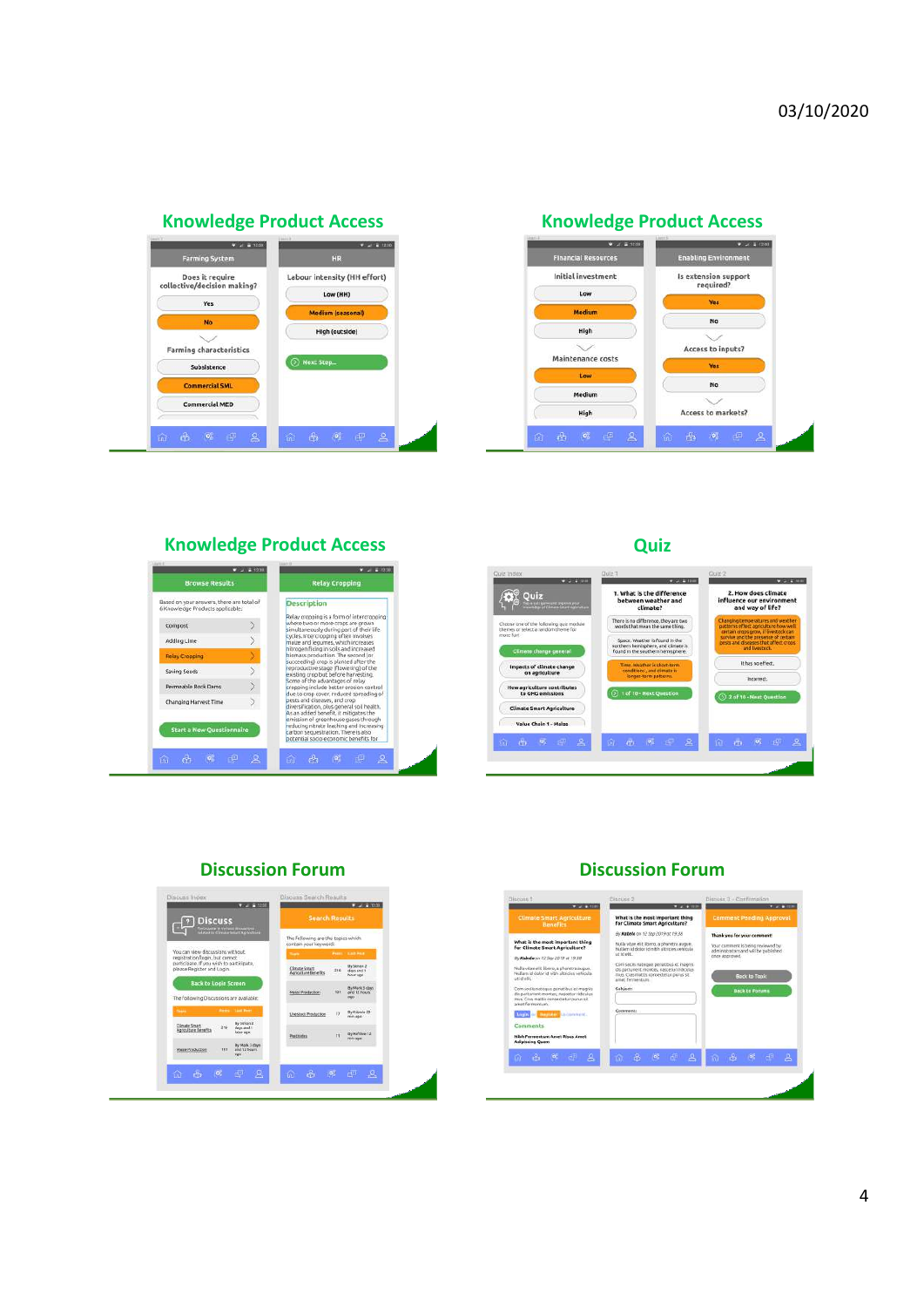## **Directory**



### **Directory**





# Available on Google store

https://play.google.com/store/apps/details?id=c om.ccardesa.ccardesa

# **Apple App Store**



https://apps.apple.com/bw/app/cc ardesa-mobile-learningapp/id1496134876

29





## **Next steps**

- Include more quizzes
- Expand directory through registrations
- Seek feedback
- Updates in Version 2.0

30